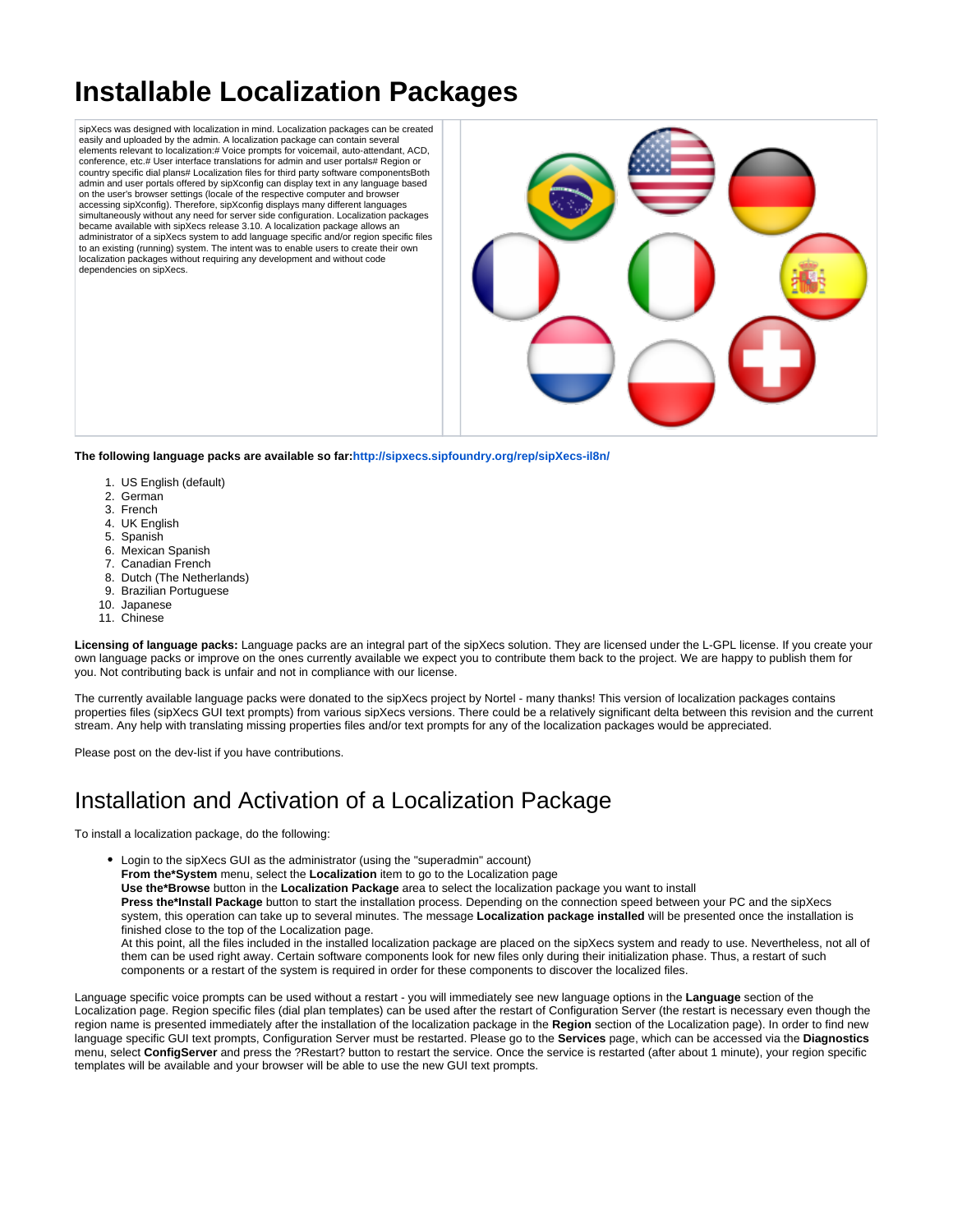| <b>SIPXECS</b><br>CHome CHelp CLogout Q Search |                                                                       |                                                                                                                                                                                                                                                                                        |               |                    |  |                                                                                                                                                                                                                                                                                                                                    |
|------------------------------------------------|-----------------------------------------------------------------------|----------------------------------------------------------------------------------------------------------------------------------------------------------------------------------------------------------------------------------------------------------------------------------------|---------------|--------------------|--|------------------------------------------------------------------------------------------------------------------------------------------------------------------------------------------------------------------------------------------------------------------------------------------------------------------------------------|
| <b>Users</b>                                   | <b>Devices</b>                                                        | <b>Features</b>                                                                                                                                                                                                                                                                        | <b>System</b> | <b>Diagnostics</b> |  |                                                                                                                                                                                                                                                                                                                                    |
|                                                | Localization                                                          |                                                                                                                                                                                                                                                                                        |               |                    |  |                                                                                                                                                                                                                                                                                                                                    |
|                                                | English v<br>Language                                                 |                                                                                                                                                                                                                                                                                        |               |                    |  | Localization                                                                                                                                                                                                                                                                                                                       |
|                                                | plans to be reactivated.<br>Apply Language<br>Region<br>North America | The default language used by voice application and telephone sets. Changing this setting will cause dial<br>$\checkmark$<br>Changing the region resets the current dial plan to the default dial plan for the selected region and also selects<br>region specific call progress tones. |               |                    |  | Full localization of user<br>interface language, voice<br>prompts for media services.<br>regional dialplans, and call<br>progress tones is possible<br>using uploadable language<br>packs based on a region or<br>country, where a language<br>pack can include all or parts<br>of the elements required for<br>full localization. |
|                                                | Apply Region<br>Localization Package<br>Install Package               | It is necessary to restart sipXconfig after installing new language packages.                                                                                                                                                                                                          | Browse        |                    |  | Localization packages can<br>be uploaded and installed<br>by the administrator and<br>several localization packs<br>can coexist in the system.<br>Such localization packages<br>can be obtained from where<br>you obtained the application<br>or you can create your own.                                                          |
|                                                |                                                                       |                                                                                                                                                                                                                                                                                        |               |                    |  | Since dialing rules are<br>region or country specific.<br>changing the region will<br>reset any existing dial plan<br>and all the necessary rules<br>have to be defined again for<br>the new region.                                                                                                                               |

#### Selection of a Language for Voice Applications

To change the default language used by voice applications, do the following:

**After the installation of a localization package, open the drop down list box in the\*Language** area of the Localization page and select the desired language (that was included in the localization package)

**Press the\*Apply Language** button to change the default language. The message **Language change applied and media server restarted** will be presented close to the top of the Localization page. As soon as the restart of the media server is complete, voice applications will immediately use the selected language for all new calls.

#### **Personal Auto-Attendant:**

Each user can be configured with a personal auto-attendant that picks up the phone as the call gets diverted to voicemail. This personal auto-attendant allows an individual selection of language. It can be configured by the administrator on behalf of the user or a group of users or alternatively the language selection can be made by the user using the user portal.

### Selection of a Language for sipXecs GUI Text Prompts

To change the language used for the sipXecs GUI text prompts (both the administrator and the user portal GUI), do the following:

- Restart the Configuration Server component. Normally, this operation would be done via the Diagnostics Services page. During the restart, the Configuration Server component will discover new jar file(s) with localized text prompts.
- The sipXecs GUI uses the first choice from the list of languages configured in your Internet Browser. If you have the new language already at the top of the language list (or as the only language in the list), you don't have to do anything - the sipXecs GUI will immediately start using the localized GUI text prompts. Otherwise, add the new language to your Browser configuration and move the language to the top (to make it the preferred language). To add/select the language, use the following dialog box:
- \***Internet Explorer:** Tools Internet Options General Languages
- 
- \***Firefox/Mozilla:** Tools Options Advanced Languages Choose

In this way sipXecs displays allows personal selection of user interface language where many different users and administrators can each use their own preferred language simultaneously.

### Use of a Region Specific Dial Plan Template

To use a dial plan template that was provided in the localization package, do the following:

- If you did not restart the Configuration Server component (or the system) in the previous steps (e.g,, if you skipped the step because you don't want to change the sipXecs GUI language), restart the Configuration Server component now. This operation is done via the Diagnostics -Services page. During the restart, the Configuration Server component will process new dial plan template file(s).
- Login to the sipXecs GUI as the administrator (using the "superadmin" account) **From the\*System** menu, select the **Localization** item to go to the Localization page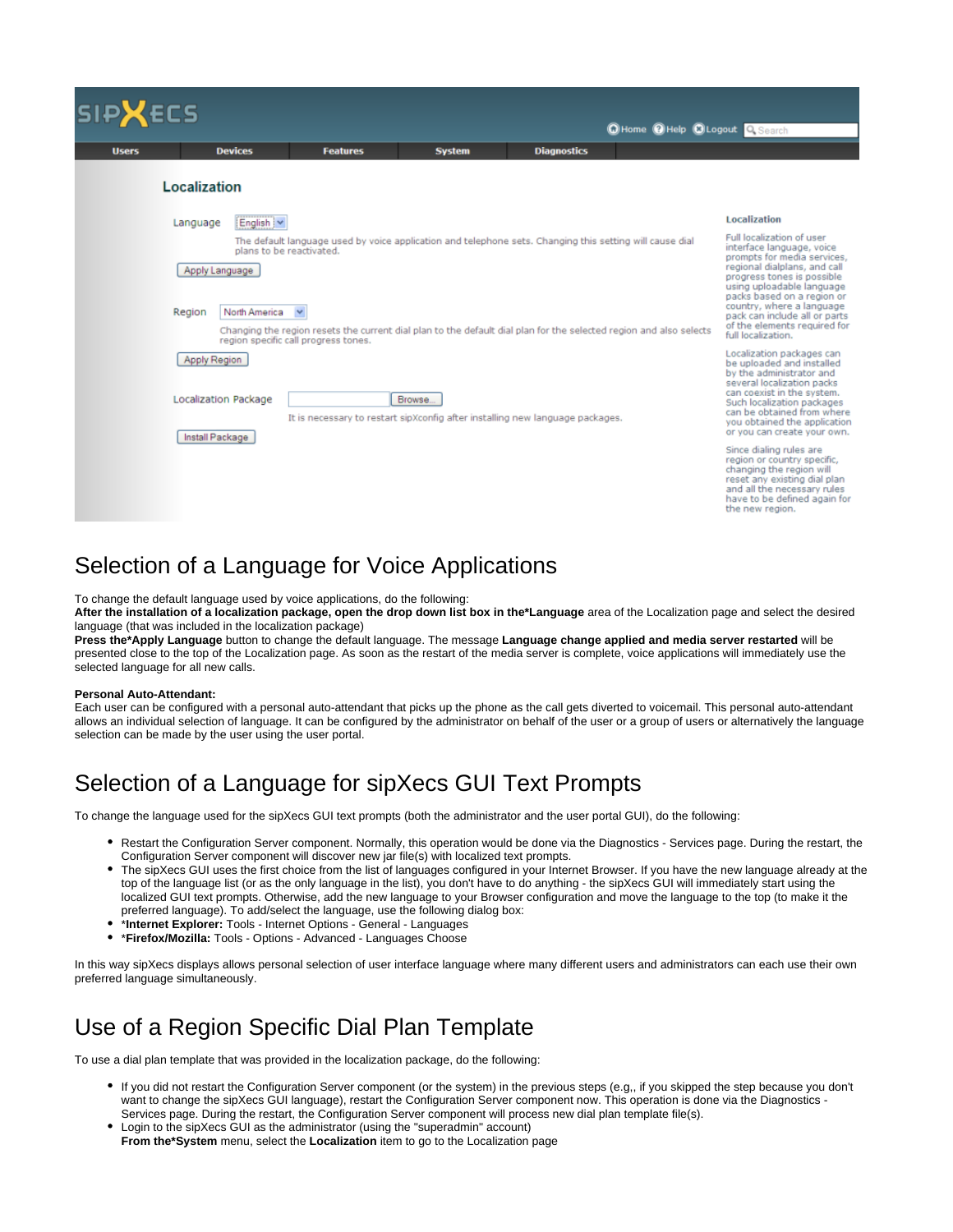**Open the drop down list box in the\*Region** area of the Localization page and select the desired region (that was included in the localization package)

**Press the\*Apply Region** button to overwrite your current dial plan rules with new dial plan rules that are defined in the region specific dial plan template. A confirmation page will be displayed.

Press OK to confirm the region change. Please note that this action will remove all current dial plan rules on the system!

**From the\*System** menu, select the **Dial Plans** item to go to the Dial Plans page. The dial plan rules added from the region specific dial plan template will be presented.

By default, only dial plan rules for the Auto Attendant and Voice Mail are enabled. You should go through all the rules, modify them to suit your needs (if required) and enable rules you want to use.

**Finally, to activate the new dial plan rules, select the\*Activate** link on the Dial Plan page.

**Note** - This can still be done however all major localization package dial plans have been put into the sipXecs builds. If you need one not checked in you could use this mechanism.

### Components of a Localization Package

A localization package contains one or more of the following components:

- 1. [Region specific configuration files and templates](https://wiki.ezuce.com/display/sipXcom/Localization+of+Region+Specific+Files)
- 2. [Language specific voice prompts](https://wiki.ezuce.com/display/sipXcom/Localization+of+Voice+Prompts) (used by voice applications)
- 3. [Language specific GUI text prompts](https://wiki.ezuce.com/display/sipXcom/Localization+of+GUI+Text+Prompts) (text prompts for the user configuration portal and the administrator configuration portal)
- 4. Third party software components

Typically, a single localization package will contain all necessary components for a specific country. Such a package would include

- A set of voice prompts in the language of that country
- A set of GUI text prompts in the language of that country
- A dial plan template for the country or for the region in which the country is located (For sipXecs 4.0.1 and higher dial plans can still be done this way however all have been included in the builds)

Nevertheless, a localization package does not have to contain all components or it can contain components for more than one language or region. For example, a localization package for Australia could contain only Australian English voice prompts, while a localization package for Switzerland could contain a complete set of components for Swiss French, Italian and German.

There are no mandatory components that must be included in a localization package. The only requirement is that there must be at least one valid localization component in each localization package file.

# Packaging

In order to ensure that localization packages can be supported in a variety of Linux distributions, the initial format used for localization packages is a plain TAR file (tar). This format has a big advantage that it is platform and Linux distribution independent. The disadvantage is that files installed by extracting the contents of a TAR file cannot be easily tracked for removal.

To package up a language pack check out the relevant package and create a tar or tgz file. The files are under source control at: [ http:-sipxees.sipfoundry.org-rep-sipXees-il8n]. Follow these steps to create a package:

- check out the language you are interested in using SVN. All languages are in a separate directory.
- create a tar or tgz file of the contents of the directory. Directory structure should look like:
	- sipxpbx
	- stdprompts\_lang (where lang is the language)
- This needs to be done on a machine that supports symbolic links or the music localization will not work for conferencing

#### **Notes:**

- Both simple .tar files as well as compressed .tgz files can be used. If you use compressed .tgz tar files make sure your sytsem has at least TAR version 1.15 installed. This could be a problem on old RHEL 4 systems.
- To add support for the RPM (or similar) file format will be considered in one of the next releases of sipXecs. With such a file format, it will be possible to remove localization packages on Linux distributions that support the format.

# Internal Structure of a Localization Package

The internal structure of a localization package matches to a great extent the directory structure that is used internally on an installed sipXecs system. There is one base directory for each of the four component types that can be stored in a localization package. The directories are:

- **region\_rid** (where **rid** is an identifier of a region) that contains region specific configuration files and templates
- **•** stdprompts\_lid (where lid is an identifier of a language) that contains language specific voice prompts
	- **cpui** (is a sub directory of stdprompts\_lid and contains the CallPilot prompts)
	- **conf** (is a sub directory of stdprompts\_lid and contains the conferencing prompts)
	- *music* is a symbolic link in the stdprompts\_lid directory that points to /usr/share/www/doc/stdprompts\_en/music
- **sipxpbx** that contains language specific GUI text prompts
- **third party** that contains third party localization files